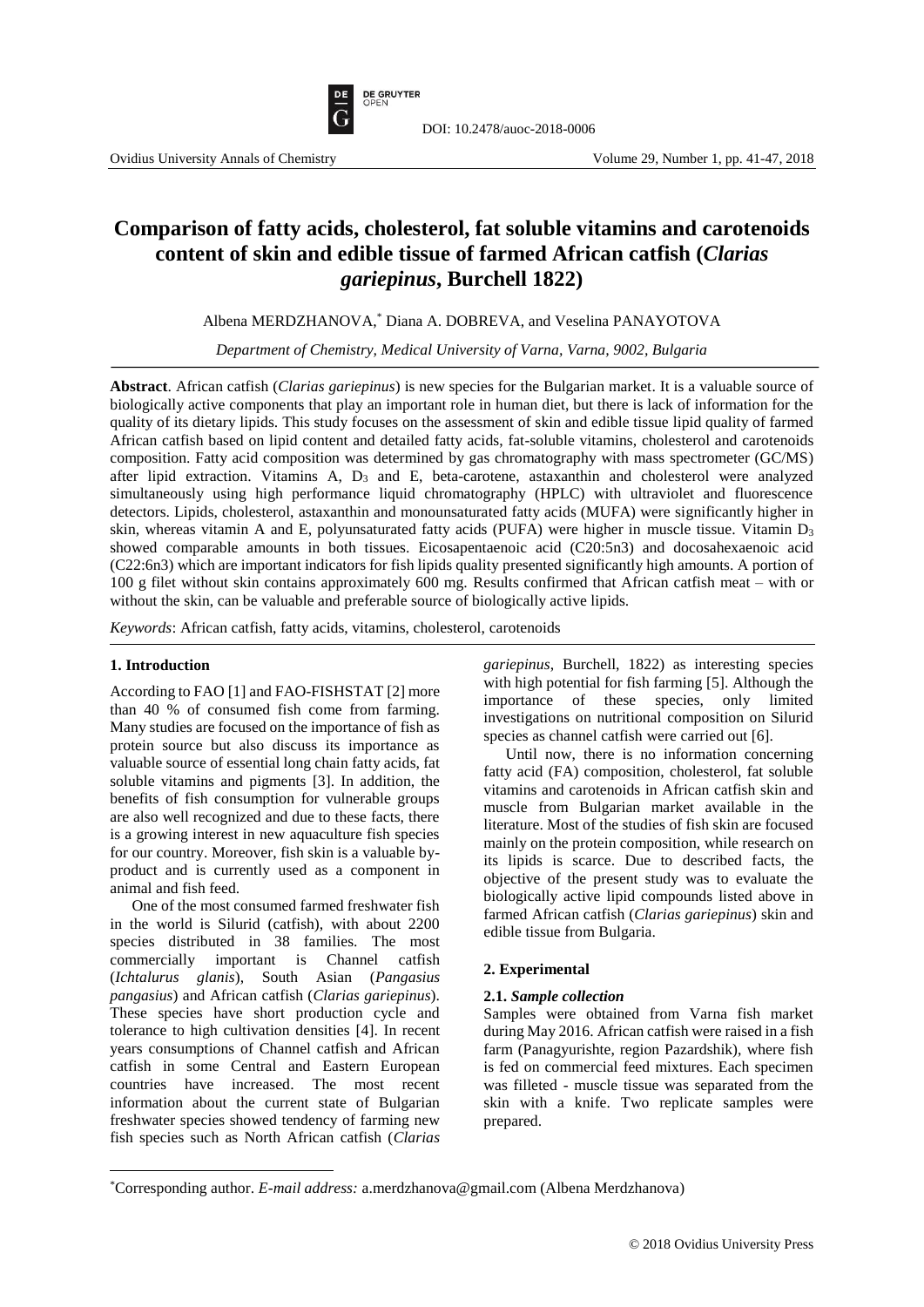# **2.2.** *Fatty acids analysis*

*Lipid extraction*: Five grams of raw homogenized tissue were subjected to Bligh and Dyer extraction method [7]. Total lipids (TL) were determined gravimetrically and expressed as g per 100 g wet weight  $(g \cdot 100 g^{-1}$  w.w.).

*Preparation of FA methyl esters*: The dry residue of the chloroform fraction was methylated by acidcatalyzed transmethylation using  $2\%$  H<sub>2</sub>SO<sub>4</sub> in methanol and *n*-hexane [8]. After centrifugation (3500 rps), the hexane layer was separated and analyzed by gas chromatography with mass detector (GC-MS).

*GS-MS analysis*: The combined hexane layers were analyzed by gas chromatography. Thermo Scientific FOCUS Gas Chromatograph was equipped with TR-5 MS capillary column (30 m, 0.25 mm i.d.). Polaris Q Mass detector was used for peaks identification. FAME mix standard (SUPELCO 37 F.A.M.E. Mix C4 - C24) and internal Data Base (Thermo Sciences Mass Library, USA) was used for identification and quantification of fatty acid methyl esters. Results are expressed as a relative percentage of each FA of the total FA [9]. All chemicals were of analytical and GC grade.

#### **2.3.** *Fat soluble vitamins, pigments and cholesterol analysis*

*Saponification and extraction*: Skin and fillet samples were homogenized and used for determination of alltrans-retinol, ergocalciferol, cholecalciferol, alphatocopherol, β-carotene, astaxanthin and cholesterol contents. Sample preparation procedure was done by the method of Dobreva *et al*. [10]. Approximately one gram homogenate  $(1.000\pm0.005 \text{ g})$  was placed into a glass tube with a screw cap. 1% w/v solution of Lascorbic acid (in methanol) and 0.5 M potassium hydroxide in methanol were added. Samples were incubated at  $50^{\circ}$  C for 30 min. After the test tubes were cooled analytes were extracted twice with a solution of *n*-hexane:dichloromethane = 2:1 ( $v/v$ ). The combined extracts were evaporated, redissolved in methanol:dichloromethane solution, and filtrated (0.45  $\mu$ m syringe filter). A volume of 20  $\mu$ l samples were injected into the high-performance liquid chromatography (HPLC) system.

*HPLC analysis*: The chromatographic analysis was performed on HPLC system (Thermo Scientific Spectra SYSTEM) equipped with ultraviolet (UV2000) and fluorescence (FL3000) detectors. Alltrans-retinol, ergocalciferol, cholecalciferol, alphatocopherol, *β*-carotene, astaxanthin and cholesterol were determined simultaneously using HPLC/UV/FL system equipped with RP analytical column Synergi 4μ Hydro-RP 80A pore 250x4.6 mm, through a mobile phase  $75:20:5 =$  acetonitrile: methanol: 2propanol (ACN: MeOH: *i*-PrOH), at 1.1 mL/min. Detection of ergocalciferol ( $\lambda$  = 265 nm), cholecalciferol ( $λ = 265$  nm),  $β$ -carotene ( $λ = 450$ nm), astaxanthin ( $\lambda = 474$  nm) and cholesterol ( $\lambda =$ 

208 nm) was performed by UV detector. Concentrations of all-trans-retinol (at  $\lambda$ ex = 334 nm and  $\lambda$ em = 460 nm) and  $\alpha$ -tocopherol (at  $\lambda$ ex = 288 nm and  $\lambda$ em = 332 nm) were measured by fluorescence detection.

# **2.4.** *Nutrition quality indices (NQI)*

Nutrition qualities are estimated by several indices and ratios based on FA composition: the indices of atherogenicity (AI), thrombogenicity (TI), cholesterolemic index (h/H); PUFA/SFA and n6/n3 ratios, according to Simopolous [11]. Ulbritcth and Southgate [12] presented two indices – AI and TI, that could be better characterize the atherogenic, and thrombogenic potential of unsaturated FA. h/H presents the functional effects of different PUFAs of cholesterol metabolism (hypo- and hypercholesterolemic effect), and calculated according to Santos-Silva *et al*. [13]. To evaluate the fish lipid consumption influence on serum cholesterol levels, cholesterol/SFA index (CSI) was calculated according to Connor *et al*. [14].

# **2.5.** *Statistical analysis*

The results were calculated as a mean and standard deviation (mean  $\pm$  SD). Graph Pad Prism 6.0 software is used for analyzing the obtained data. An unpaired *t*-test statistical analysis was applied to estimate the differences between the analyzed samples. The comparison was made for total lipids, fat soluble vitamins, cholesterol and beta-carotene and individual fatty acid and fatty acid groups. The differences were considered significant at  $p < 0.05$ .

# **3. Results and discussion**

# **3.1.** *Total lipid and fatty acid composition*

The lipid content and fatty acid composition in Silurid species (as Channel and hybrid catfish) skin are poorly documented [15]. Most research is focused on muscle tissue lipid and FA composition of the species [16, 17]. Only one investigation of African catfish skin presented a limited data for its fatty acid profile [18]. In this study the total lipid (TL) content in the skin (8.6±0.55 g⋅100<sup>-1</sup> g w.w.) was found two times higher than in the edible tissue (3.7±0.23 g⋅100<sup>-1</sup> g w.w.). The difference in mean values between both tissues was significant ( $p < 0.001$ ). These findings show that lipids are cumulated mainly in skin of African catfish compared to muscle tissue. Therefore, a common practice to reduce the fat intake is to remove the skin from fish fillets. Previously investigations presented similar results for trout species. Reboléa *et al*. [19] and Dobreva *et al*. [20] reported significantly higher skin TL compared to edible tissue in aquaculture rainbow trout from Granada, Spain and Dospat Dam Lake, Bulgaria. Recent study investigated fatty acid composition of the skin of four marine fish species [21]. Authors concluded that the different FA groups as saturated (SFA), monounsaturated (MUFA) and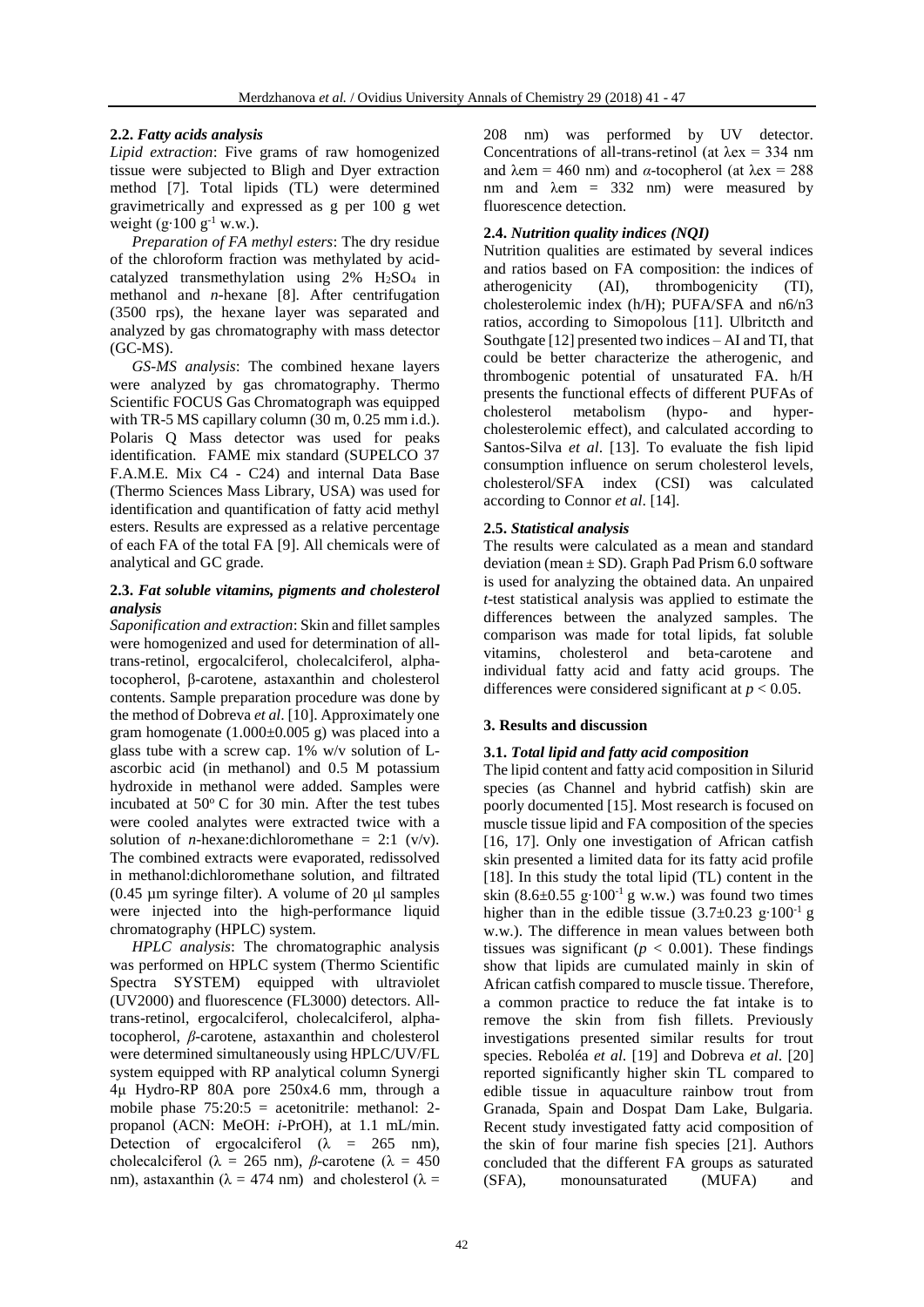polyunsaturated FA (PUFA) a variable depending of fish species. In addition to fish muscle, fish skin is also important source of unsaturated FAs and this statement is well illustrated in our findings. Unsaturated FAs are near 68% of total FAs in African catfish skin TLs (See Table 1).

| <b>Table 1.</b> FA composition of total lipids in the skin |
|------------------------------------------------------------|
| and muscle from farmed African catfish                     |

| <b>Fatty acids</b> |                            |                               |  |
|--------------------|----------------------------|-------------------------------|--|
| (% of total FA)    | <b>Skin</b>                | <b>Tissue</b>                 |  |
| 6:0                | $0.73 \pm 0.02$            | $2.26 \pm 0.10$               |  |
| 8:0                | $0.53 \pm 0.01$            | $2.35 \pm 0.14$               |  |
| 10:0               | $0.68 \pm 0.02$            | $0.73 \pm 0.03$               |  |
| 12:0               | $0.78 + 0.03$              | $1.35 \pm 0.23$ <sup>b</sup>  |  |
| 14:0               | $1.00 \pm 0.04$            | $2.81 \pm 0.25$ <sup>a</sup>  |  |
| 16:0               | $19.98 \pm 0.80$           | $22.11 \pm 1.15^{b}$          |  |
| 18:0               | $7.71 \pm 0.25$            | $4.54 \pm 0.45$ <sup>a</sup>  |  |
| 20:0               | $0.22 \pm 0.01$            | $0.50 + 0.03$                 |  |
| 21:0               | $0.13 \pm 0.01$            | $0.21 \pm 0.01$               |  |
| 22:0               | $0.18 \pm 0.02$            | $0.64 \pm 0.02$               |  |
| $\overline{2}3:0$  | $0.15 \pm 0.01$            | nd                            |  |
| 24:0               | $\overline{0.27} \pm 0.02$ | $1.\overline{23\pm0.10^a}$    |  |
| <b>SFA</b>         | 32.36                      | 38.78 <sup>a</sup>            |  |
| 14:1n5             | $0.45 \pm 0.02$            | $1.55 \pm 0.12$ <sup>a</sup>  |  |
| 16:1n7             | $2.95 \pm 0.07$            | $2.85 \pm 0.20$               |  |
| 18:1n9             | $31.12 \pm 2.10$           | $2.68 \pm 0.18$ <sup>a</sup>  |  |
| 20:1n9             | $0.07 \pm 0.01$            | nd                            |  |
| $22:1n-11$         | $0.93 \pm 0.03$            | $1.17 \pm 0.10^{b}$           |  |
| 24:1n9             | nd                         | $2.00 \pm 0.14$               |  |
| <b>MUFA</b>        | 35.52                      | $10.25^{a}$                   |  |
| 18:3n6             | $0.88 \pm 0.04$            | $1.77 \pm 0.45$ <sup>a</sup>  |  |
| 18:3n3             | $1.88 \pm 0.10$            | $3.82 \pm 0.64$ <sup>a</sup>  |  |
| 18:2n6             | $12.00 \pm 0.80$           | $20.26 \pm 1.25$ <sup>a</sup> |  |
| 20:5n3             | $6.95 \pm 0.50$            | $2.50 \pm 0.30$ <sup>a</sup>  |  |
| 20:4n6             | $3.90 \pm 0.35$            | $0.10 \pm 0.01$ <sup>a</sup>  |  |
| 20:3n6             | $1.98 + 0.28$              | $2.40 \pm 0.15$ <sup>b</sup>  |  |
| 20:3n3             | $0.46 \pm 0.03$            | $3.13 \pm 0.30$ <sup>a</sup>  |  |
| 20:2n6             | $0.36 \pm 0.01$            | $0.69 \pm 0.03$               |  |
| 22:6n3             | $3.00 \pm 0.30$            | $14.87 \pm 0.86$ <sup>a</sup> |  |
| 22:2n6             | $0.77 + 0.02$              | $1.00 \pm 0.08$ <sup>c</sup>  |  |
| <b>PUFA</b>        | 32.18                      | $50.54$ <sup>a</sup>          |  |
| n <sub>3</sub>     | 12.29                      | 24.32 <sup>a</sup>            |  |
| <i>n</i> 6         | 19.89                      | $26.22^{a}$                   |  |

 $a \cdot p < 0.001$ ,  $b \cdot p < 0.01$  and  $c \cdot p < 0.05$ ; nd-not detected

Presented results showed different FA distribution in muscle tissue: PUFA>SFA>MUFA compared to skin tissue: MUFA>SFA≥PUFA. Moreover, the content of FAs varied significantly within the analyzed tissues. Higher values of SFAs  $(p < 0.001)$ was noted in muscle, whereas skin contained more MUFAs and less PUFAs  $(p < 0.001)$ . The major saturates in the skin and muscle were C16:0 and C18:0 acids. Palmitic acid (C16:0) content was significantly higher in the muscle  $(p < 0.001)$ , whereas C18:0 showed opposite trends and reached up to 7.7% in the skin. Large differences were

observed for oleic acid (C18:1n9) values, which presented 87% of total MUFAs in skin, whereas in tissue, the same FAs was only 2.68% (26% of total MUFAs). Higher levels of oleic acids were reported for culture African catfish muscle (32%) from Nigeria [17], whereas lower values of  $C18:1n9$  (25.3%) were found for freshwater catfish from Polish fish markets [16]. Habib and Sakar [18] found similar high content of oleic acid in the skin of African catfish from Bangladesh. In this study most significant differences were found for PUFA levels  $(p < 0.001)$  of both tissues. The higher values of PUFAs (over that 50% of total FAs) in muscle tissue are due to greater amounts of linoleic (C18:2n6, LA) and docosahexaenoic acids (C22:6n3, DHA) compared to skin tissue. One possible reason for the high content of LA observed may be its commercial fish diet which is rich of this FA. On the other hand, LA is necessary to retain fish skin permeability, because epidermal cell membranes should be more fluid to facilitate transport. In contrast, the physiologically important PUFAs as eicosapentaenoic (C20:5n3, EPA) and arachidonic (C20:4n6, ARA) acids were two times higher in skin tissue. Our finding is in agreement with Chapkin *et al*. [22] statement, who supposed that arachidonic acid is abundant PUFA in the skin, as a structural component of phospholipids. This FA can be hydrolyzed from phospholipids by specific enzyme and serve as the major source of important epidermal eicosanoids, potent mediators of the inflammatory response. According to Weaver *et al*. [23] there is a correlation between (SFA+MUFA)/PUFA ratios, atherosclerosis progression and increase risk of cardiovascular diseases. Authors reported significantly higher values for this ratio (over than 4) for farmed catfish from Central America region. A discrepancy of these finding was determined for the FA profile of both analyzed tissues of Bulgarian African catfish, which had favorable ratios: 2.11 (skin) and 0.77 (muscle) that confirm good anti-atherosclerotic properties of catfish lipids.

The amounts of omega-3 (n3) and omega-6 (n6) PUFAs are often reported when assessing the health benefits of fish meat. In this study  $C_{18}$  n3 and n6 PUFAs were found in low levels in skin tissues. In the human body these FAs a poorly converted to very long chain PUFAs (VLPUFA)  $C_{20}$  and  $C_{22}$ .  $C_{20}$  and C<sup>22</sup> n3 and n6 VLPUFAs are probably responsible for major biological activities related to fish lipids. Consequently, determining contents of these VLPUFAs is important when considering the health effects of FAs in analyzed African catfish. In addition, the ratio of ARA to EPA, which are primary substrate for  $C_{20}$  n3 and n6 eicosanoids can be used for evaluation of nutrition quality of fish lipids. In this work ARA: EPA ratios in skin (0.56) and muscle (0.10) tissues were below 1 and this confirms good quality of catfish lipids. In contrast, Weaver *et al*. [23] reported significantly high ARA: EPA ratios (11:1) in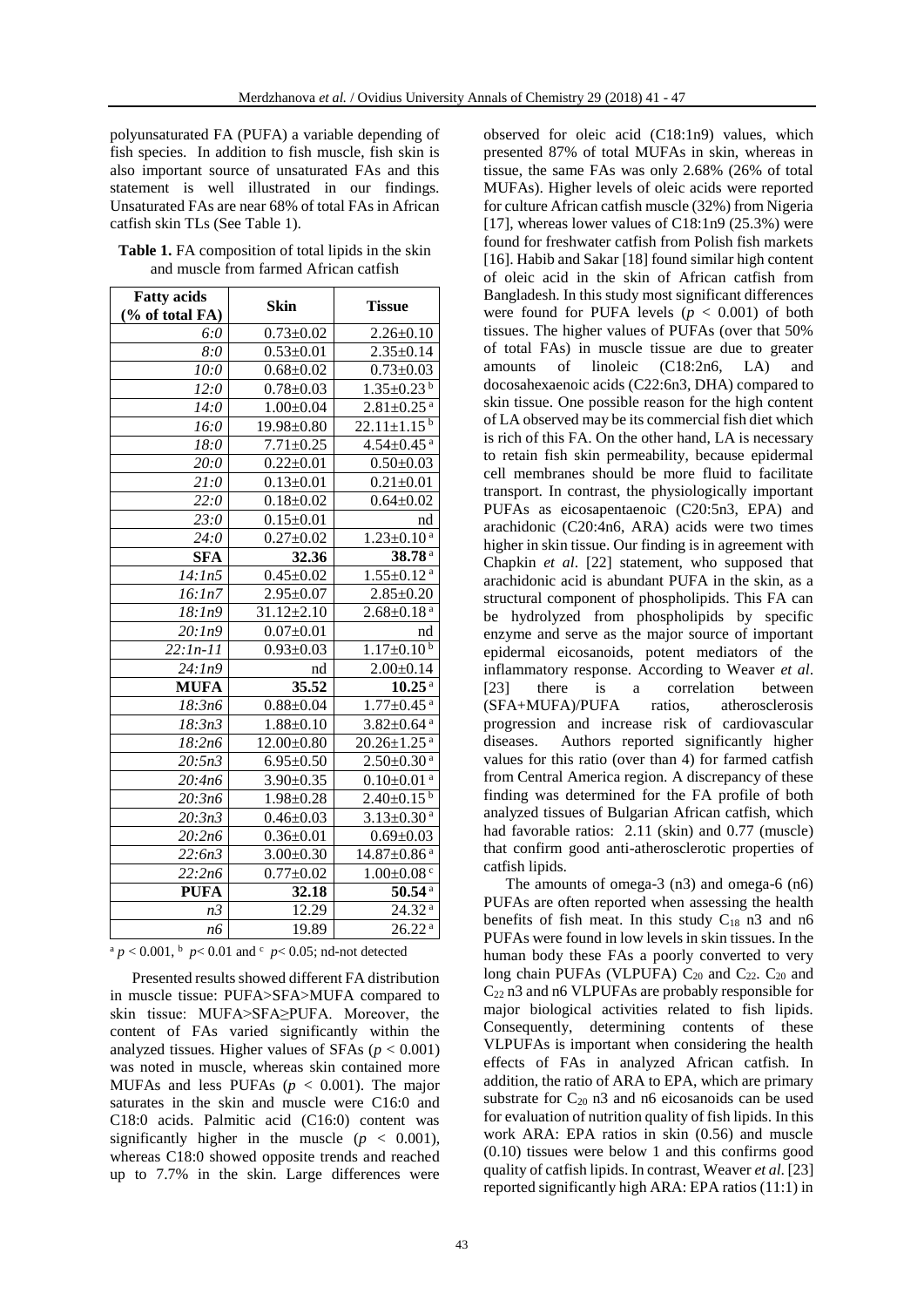muscle lipids of farmed catfish from Central America, due to 20 times higher ARA than EPA levels. In this study the good lipid quality of muscle tissue is well illustrated by the balanced n3 and n6 PUFAs content. In the skin n6 series PUFAs prevailed. Furthermore, fish utilize all types of FAs in various tissues for a number of specific physiological purposes, including maintenance of the structural integrity and viscosity of cell membranes, or as energy reserves for growth. Thus the observed differences in FA profile found in both analyzed tissues can be explained.

### **3.2.** *Fat soluble vitamins, cholesterol and carotenoids contents*

The results for fat soluble vitamins, cholesterol and carotenoids are presented as average and standard deviation (mean  $\pm$  SD). Data are expressed as microgram per 100 grams wet weight (µg∙100-1g w.w.) for fat soluble vitamins  $(A, D_3 \text{ and } E)$  and as milligram per 100 grams wet weight (mg∙100 g-1 w.w.) for cholesterol, astaxanthin and beta-carotene (Table 2).

**Table 2.** Fat soluble vitamins, cholesterol, carotenoids in skin and edible African catfish tissue  $(mean \pm SD)$ 

| African catfish                                    |                  |                                   |  |  |
|----------------------------------------------------|------------------|-----------------------------------|--|--|
|                                                    | skin             | muscle                            |  |  |
| Cholesterol<br>$(mg \cdot 100^{-1}g)$              | $38.00 \pm 1.50$ | $10.63 \pm 0.48$ <sup>a</sup>     |  |  |
| Astaxanthin<br>$(\mu g \cdot 100^{-1} g)$          | $66.33 \pm 2.10$ | $25.68 \pm 0.86$ <sup>a</sup>     |  |  |
| Beta-<br>carotene<br>$(\mu g \cdot 100^{-1} g)$    | $24.62 \pm 0.95$ | $130.78 + 3.57$ <sup>a</sup>      |  |  |
| Vitamin $D_3$<br>$(\mu g \cdot 100^{-1} g)$        | $33.56 \pm 1.10$ | $34.26 \pm 1.24$                  |  |  |
| Vitamin A<br>$(\mu g \cdot 100^{-1} g)$            | $49.78 \pm 0.97$ | $56.01 \pm 2.23$ <sup>b</sup>     |  |  |
| Vitamin <sub>E</sub><br>$(\mu g \cdot 100^{-1} g)$ | 5500.00±123.5    | $24000.13 \pm 348.7$ <sup>a</sup> |  |  |

 $a$  *p* < 0.001,  $b$  *p* < 0.01, and  $c$  *p* < 0.05

Vitamin E and carotenoids (astaxanthin and betacarotene) are important compounds with high antioxidant activity. In present study significant differences in analyte contents between analyzed tissues were observed. In both tissues, vitamin E was found in high quantity, and one possible reason is African catfish artificial diet as well as the necessity of higher degree of PUFAs antioxidant protection.

In presented study, this statement is well correlated with observed data: four times higher vitamin E content – two times higher PUFA content in muscle tissue, compared to skin lipids. An earlier study of farmed rainbow trout from Bulgaria also presented again that both tissues contained high values of vitamin E, and significantly low levels of vitamin A. Similarly high quantity of vitamin D

determined in both tissues (200% of recommended daily intake, RDI) confirms good skin and muscle lipid quality of this fish species. The same study showed a similar correlation: higher vitamin E – higher PUFA content [20].

Vitamin  $D_3$  content in skin and muscle of catfish is more than two times higher than recommended for daily intake of this vitamin in Bulgaria [24]. Thus, this species can be classified as excellent source of vitamin  $D_3$ , which increased its nutritional value.

Cholesterol content varied significantly (*p* < 0.001) between skin and muscle tissues. The higher values were found in skin, whereas in muscle its levels were three times lower. These findings characterize African catfish as suitable fish species for beneficial and healthy diet. Rosa *et al*. [25] reported similar results for cholesterol content (11.4 mg∙100-1 g w.w.) of African catfish muscle tissue, whereas Dobreva *et al*. [20] found two times higher cholesterol (66 mg⋅100<sup>-1</sup> g w.w.) in skin and four times higher in muscle (46 mg∙100-1 g w.w.) of rainbow trout species.

According to Kelestemir and Coban [26] the absorption of beta-carotene is varies in different tissues, but the main tissues in which carotenoids can be stored is the muscle tissue. This statement is confirmed by the presented results, where skin betacarotene content is five times lower compared to muscle tissue. In additions, beta-carotene has essential functions for fish growth and health, but fishes cannot synthesize it and thus must be supplemented by the diet. Comparable results for astaxanthin content of skin and muscle tissues of African catfish could not be found in the scientific literature.

# **3.3.** *Assessment of nutritional and functional quality of African catfish skin and muscle lipids*

Comparative indicators used for relative nutritional and functional quality of fish lipids are n6/n3 and PUFA/SFA ratios (See Table 3). Calculated ratios varied significantly between analyzed tissues. Although n6/n3 values were higher in skin, this tissue contained more balanced PUFA/SFA ratios compared to muscle tissue. To preventing coronary heart disease, the decrease of dietary n6/n3 ratio is the main advice and thus can be provoke decrease of plasma lipids and the risk of metabolite diseases respectively. Simopolous [11] assume that the beneficial  $n6/n3$ ratio for the human health is lower or equal to 1.0. Our findings for this ratio (1.08 -1.69) are in agreement with data in the literature [15, 17, 27] and confirmed the good nutrition quality of both- skin and muscle lipids on African catfish.

In our study, the PUFA/SFA ratio was between 1.0 and 1.3, which is in recommended amount by the Department of Health [28]. Based on the reported ratio values, we may assume that both tissues of aquaculture African catfish from Bulgaria have are beneficial and well-balanced fatty acid composition.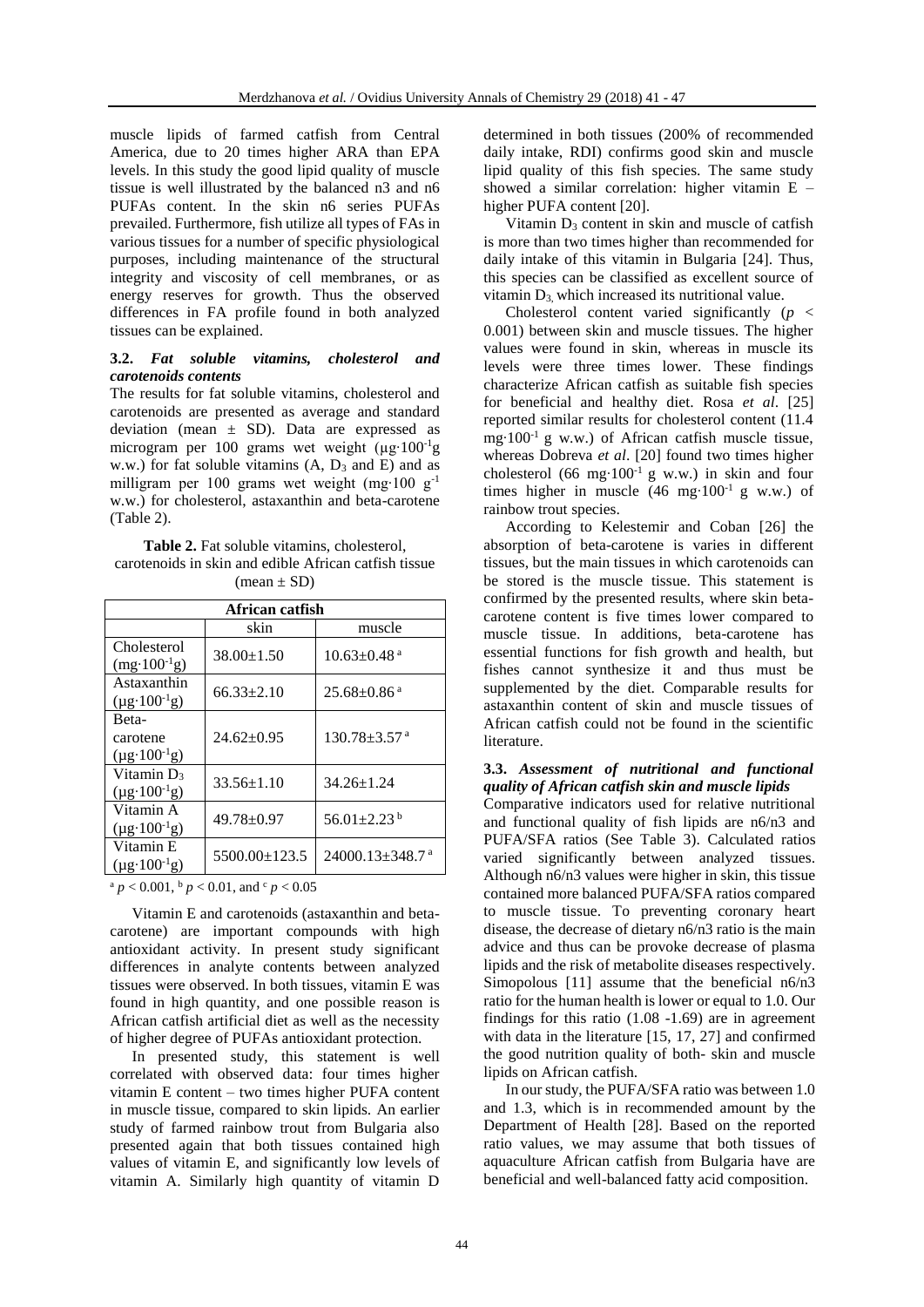**Table 3.** Fatty acid contents, FA ratios, nutrition quality indices in African catfish skin and muscle tissue (mean  $\pm$  SD)

| African catfish                     |                  |                             |  |  |  |
|-------------------------------------|------------------|-----------------------------|--|--|--|
|                                     | skin             | muscle                      |  |  |  |
| n6/n3                               | 1.69             | 1.08 <sup>b</sup>           |  |  |  |
| <b>PUFA/SFA</b>                     | 1.00             | 1.30 <sup>a</sup>           |  |  |  |
| $EPA$ (mg·100 <sup>-1</sup> g w.w.) | $549.0 \pm 10.2$ | $75.0 \pm 5.0$ <sup>a</sup> |  |  |  |
| $DHA(mg·100-1g w.w.)$               | $237.0 \pm 5.5$  | 446.0 $\pm$ 8.5 $^{\rm a}$  |  |  |  |
| $EPA+DHA$                           | 786.0            | 521.0                       |  |  |  |
| $AI*$                               | 0.40             | 0.53                        |  |  |  |
| $TI^*$                              | 0.44             | 0.31                        |  |  |  |
| $h/H^*$                             | 2.91             | 2.07                        |  |  |  |
| $CSI*$                              | 4.45             | 1.73 <sup>a</sup>           |  |  |  |
| mg vit. E/g PUFA                    | 2.16             | 15.27 <sup>a</sup>          |  |  |  |

\**AI = [(C12:0 + (4×C14:0) + C16:0)]/ (n6PUFA + n3PUFA + MUFA);* 

*\*TI = (C14:0 + C16:0 + C18:0) /[(0.5MUFA) + (0.5 n6 PUFA) + (3n3PUFA) + (n3PUFA/n6PUFA)];*

*\*h/H = (C18:1n9 + C18:2n6 + C18:3n3 + C20:4n6 + C20:5n3 + C22:6n3)/ (C14:0) + C16:0);*

\**CSI = (1.01x SFAg∙100-1g w.w.) + (0.05 x cholesterol mg∙100-1 g w.w.);*

 $a$  *p* < 0.001,  $b$  *p* < 0.01 and  $c$  *p* < 0.05

High functional activities of EPA+DHA n3 LCPUFAs required the introduction of recommendations for their daily consumptions (approx. 500 mg/day) [29]. Thus, the percentage level of these FAs were recalculate in mg∙100-1 g w.w. according to FAO/INFOOD Guidelines [30]. Due to higher skin TL content, this tissues contained significantly higher EPA+DHA n3 PUFA (0.786  $g·100<sup>-1</sup> g w.w., p < 0.001$ ), compared to muscle (0.521) g∙100-1 g w.w). Despite the determined differences, both tissues provide from 105% (muscle) to 157% (skin) of the RDI. Moreover, regarding Commission Regulation (EU) No. 116/2010 [31] health claims for EPA and DHA food contents, the analyzed farmed African catfish could be defined as high in omega-3 PUFAs. Earlier investigation [20] showed higher EPA and DHA in skin and muscle tissues of farmed rainbow trout (0.660 - 0.700 g⋅100<sup>-1</sup> g w.w.).

In this study the functional quality of catfish lipids were evaluated by several indices, as AI, TI and h/H. Higher values of AI were determined for muscle tissue lipids, whereas skin lipids presented higher TI and h/H. Previous study of African catfish from Ijmuiden, Holland presented similar results for AI (0.57) and TI (0.33) in muscle tissues, but higher values for CSI [25]. Comparable data in literature for lipid quality indices of skin tissue was not found. The hypercholesterolaemic-atherogenic potential of catfish lipids was assessed through cholesterol/SFA index (CSI). In additions, calculated CSI is comparable with those calculated for farmed catfish (2.18) [25]. The low values of AI and TI indices for both tissues and moderate levels for CSI index found for the African catfish lipids point out their functional

potential and preventive role against the risk of cardio-vascular diseases.

Other important lipid components are vitamin E and PUFA, which ratio (0.5 mg vitamin E per g PUFA) is used for fish lipid functional properties assessments (Table 3). Raederstorff *et al*. [32] supposed that vitamin  $E/PUFA > 0.5$  is the minimum quantity of antioxidant (vitamin E) able to protect and metabolize dietary PUFAs, and the high ratio confirmed higher lipid quality. The observed results showed that both analyzed tissues have well balanced vitamin E/PUFA ratio, which increases their quality.

### **4. Conclusions**

This study presented the first investigation of nutrition quality of farmed African catfish skin and muscle tissues lipids from Bulgarian markets. Observed results suggested that this species has valuable nutrition potential and physiological benefits to human health. Both analyzed tissues are very good sources of EPA+DHA omega-3 PUFAs. One hundred grams of raw skin or muscle can supply more than 100% of recommended daily intake of these FAs. African catfish tissues lipids were characterized by low content of cholesterol and high amounts of vitamin  $D_3$  and beta-carotene. The n6/n3 and PUFA/SFA ratios proved to be advantageous, regardless of the tissue. The high content of unsaturated FAs, astaxanthin, vitamins A and  $D_3$ found in skin tissue show that this by-product could be successfully utilized in aquaculture and animal feed. In addition, the nutrition quality indices – low AI, TI and CSI; high h/H and mg vitamin E/g PUFA highlight the relevance of the consumption of analyzed species in the prevention of different diseases, especially vascular disorders. diseases, especially vascular Consequently, studied African catfish, with or without skin may constitute a healthy part of the everyday human diet.

**Conflict of interest.** Authors declared no conflict of interest.

#### **References**

- [1]. FAO. The State of World Fisheries and Aquaculture 2016. Contributing to food security and nutrition for all, Rome 2016.
- [2]. FAO–FISHSTAT, FAO Fisheries Department, Fishery Information, Data and Statistics Unit. FishstatJ, a Tool for Fishery Statistical Analysis, Release 2.0.0. Global Capture Fisheries Production 1950–2010, Global Aquaculture Production 1950–2010, Global Commodities Production and Trade 1978–2009, Rome 2012
- [3]. M.C. Beveridge, S.H. Thilsted, M.J Phillips, M. Metian, M. Troell, S.J. Hall, Meeting the food and nutrition needs of the poor: the role of fish and the opportunities and challenges emerging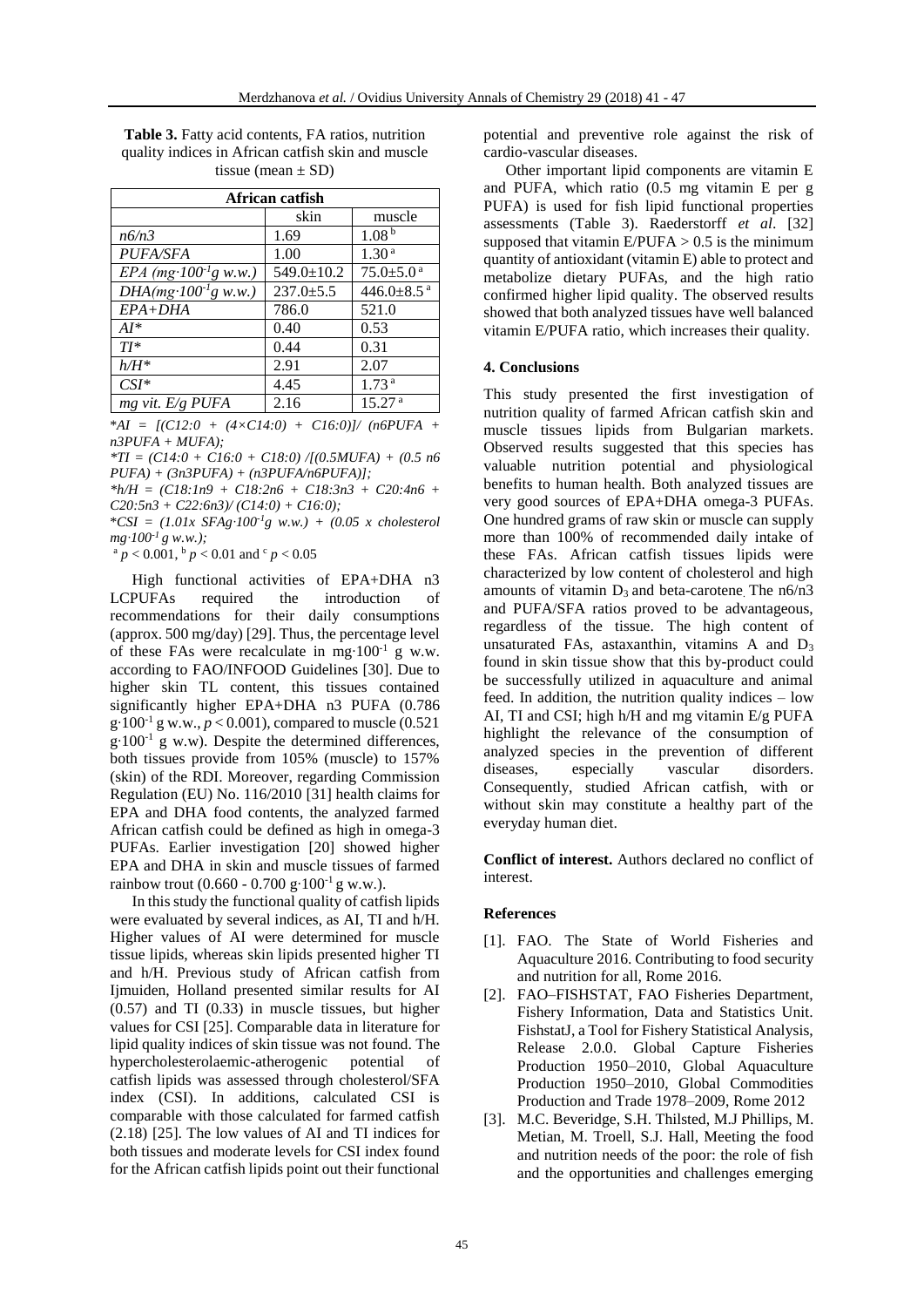from the rise of aquaculture, Journal of Fish Biology 83 (2013) 1067-1084.

- [4]. N.E. Cruz Casallas, P.E. Cruz Casallas, H.S. Mahecha, (2012) 6799. Characterization of the nutritional quality of the meat in some species of catfish: a review, Revista Facultad Nacional de Agronomía, Medellín 65/2 (2012) 6799- 6809.
- [5]. E. Uzunova and S. Zlatanova, A review of the fish introductions in Bulgarian freshwaters, Acta Ichthyologica et Piscatoria 37 (2007) 55- 61.
- [6]. A. Merdzhanova, D.A. Dobreva, M. Stancheva, Quality evaluation of dietary lipid of channel catfish (Ictalurus Puntatus) from Bulgaria, Bulgarian Journal of Agricultural Science 21 (2015) 202-207.
- [7]. E.G. Bligh, W.J. Dyer, Canadian Journal of Biochemistry and Physiology 37 (1959) 911.
- [8]. BDS EN ISO 12966-2:2017. Animal and vegetable fats and oils - Gas chromatography of fatty acid methyl esters - Part 2: Preparation of methyl esters of fatty acids. 37 pp.
- [9]. BDS EN ISO 12966-4:2015. Animal and vegetable fats and oils - Gas chromatography of fatty acid methyl esters - Part 4: Determination by capillary gas chromatography, 30 pp.
- [10]. D.A. Dobreva, V. Panayotova, R. Stancheva, M. Stancheva, 112. Simultaneous HPLC determination of fat soluble vitamins, carotenoids and cholesterol in seaweed and mussel tissue, Bulgarian Chemical Communications 49 (2017) 112-117.
- [11]. A. Simopoulos, Dietary omega-3 fatty acid deficiency and high fructose intake in the development of metabolic syndrome, brain metabolic abnormalities, and non-alcoholic fatty liver disease, Nutrients 5 (2013) 2901- 2923.
- [12]. T.L.V. Ulbricht, D.A.T. Southgate, Coronary heart disease: seven dietary factors, The Lancet 338 (1991) 985-992.
- [13]. J. Santos-Silva, R.J.B. Bessa, F. Santos-Silva, Effect of genotype, feeding system and slaughter weight on the quality of light lambs: II. Fatty acid composition of meat, Livestock Production Science 77 (2002) 187-194
- [14]. S.L. Connor, J.R. Gustafson, S.M. Artaud-Wild, D.P. Favell, C.J. Classick-Kohn et al. The cholesterol/saturated fat index an indication of the hypercholesterolemic and atherogenic potential of food, Lancet 327 (1986) 1229-1232.
- [15]. P.J. Bechtel, J.M. Bland, K.L. Bett-Garber, C. Grimm, S. Brashear, S. Lloyd, M. Watson, J. Lea, Chemical and nutritional properties of channel and hybrid catfish byproducts, Food Science & Nutrition 5 (2017) 981-988.
- [16]. J. Luczynska, B. Paszczyk, M.J. Luczynski, Fatty acid profiles in marine and freshwater fish

from fish markets in northeastern Poland, Archives of Polish Fisheries 22 (2014) 181-188

- [17]. O.E. Taiwo, K. Usman, T.H. Ogono, R.O. Osoniyi, Proximate and lipid profile analysis of cultured and wild African catfish, Clarias gariepinus [Burchell], Ife Journal of Science 16 (2014) 133-142.
- [18]. A.S.M.A Habib, P. Sarkar, Extraction and identification of PUFA from African Catfish (Clarias gariepinus) Skin, International Journal of Fisheries and Aquatic Studies 4 (2016) 312- 317.
- [19]. A. Reboléa,, S. Velascoa, M.L. Rodrígueza, J. Treviñoa, C. Alzuetaa, J.L. Tejedorb, L.T. Ortiza. Nutrient content in the muscle and skin of fillets from farmed rainbow trout (Oncorhynchus mykiss), Food Chemistry 174 (2015) 614-621.
- [20]. D.A. Dobreva, A. Merdzhanova, L. Makedonski, Fat soluble nutrients and fatty acids in skin and fillet of farmed rainbow trout, Bulgarian Chemical Communications 49 (2017) 118-123.
- [21]. J.K. Cho, Y.G. Jin, S.J. Rha, S.J. Kim, J.H. Hwang, Biochemical characteristics of four marine fish skins in Korea, Food Chemistry 159 (2014) 200-207.
- [22]. R.S. Chapkin, V.A. Ziboh, C.L. Marcelo, J.J. Voorhees, Metabolism of essential fatty acids by human epidermal enzyme preparations: evidence of chain elongation, Journal of Lipid Research 27 (1986) 945-954.
- [23]. K.L. Weaver, P. Ivester, J.A. Chilton, M.D. Wilson, P. Pandey, F.H. Chilton, The content of favorable and unfavorable polyunsaturated fatty acids found in commonly eaten fish., Journal of the American Dietetic Association 108 (2008) 1178-1185.
- [24]. Ordinance №1/22.01.2018 on the physiological feeding of population, Ministry of Health, Bulgaria (in Bulgarian).
- [25]. R. Rosa, N.M. Bandarra, M.L. Nunes, Nutritional quality of African catfish Clarias gariepinus (Burchell 1822): a positive criterion for the future development of the European production of Siluroidei, International journal of food science and technology 42 (2007) 342- 351.
- [26]. G.T. Keleştemur, O.E. Çoban, Effects of The ß-Carotene on the Growth Performance and Skin Pigmentation of Rainbow Trout (Oncorhynchus mykiss, W. 1792), Journal of Fisheries Lives Product 4 (2016) 164-169.
- [27]. S. Kaçar, M. Başhan, S.A. Oymak, Effect of seasonal variation on lipid and fatty acid profile in muscle tissue of male and female Silurus triostegus, Journal of Food Science and Technology 53 (2016) 2913-2922.
- [28]. Department of Health. Nutritional aspects of cardiovascular disease: Health and social